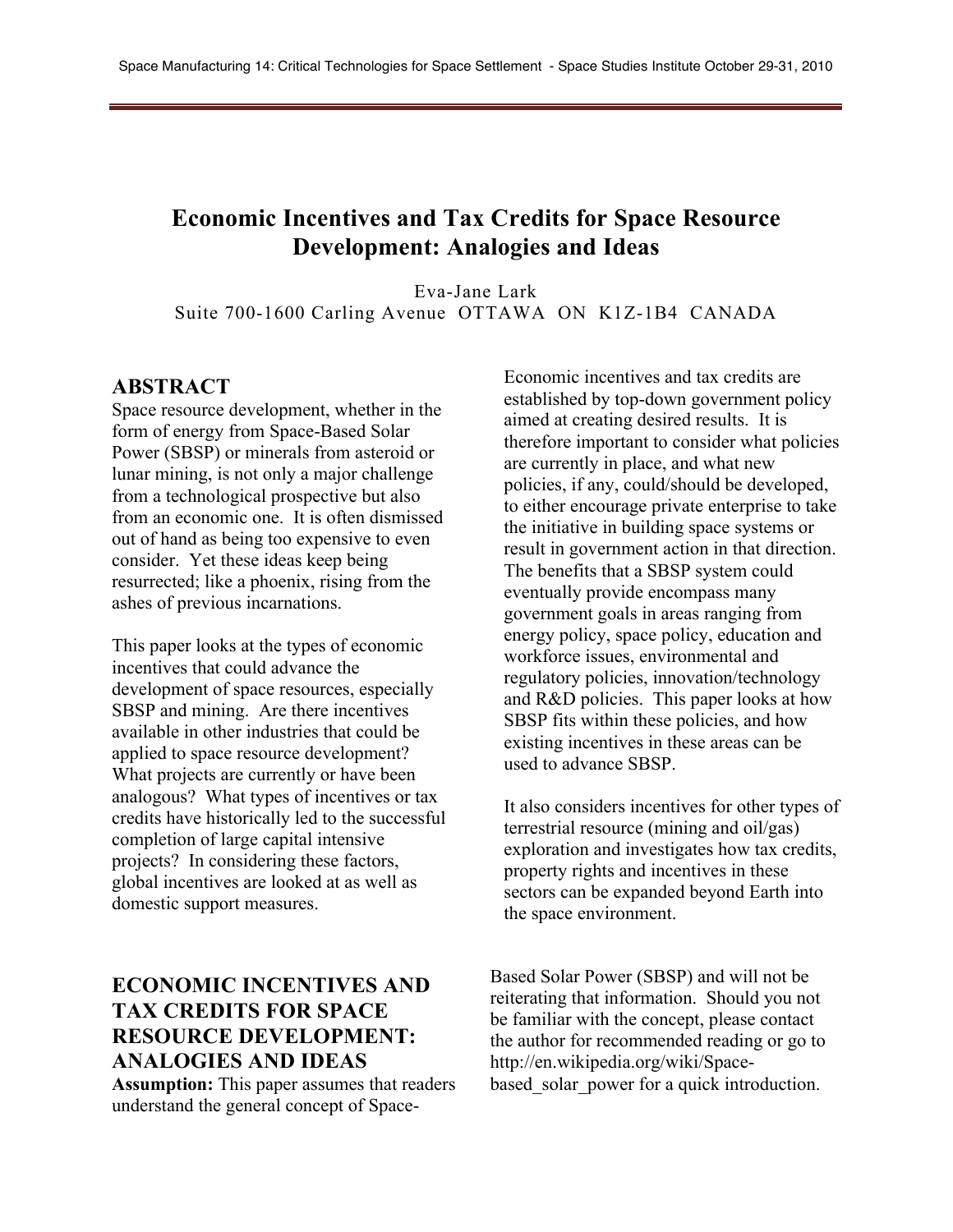### **INTRODUCTION**

In Gerard O'Neill's *The High Frontier*[1], one of the key concepts was the development of space resources to benefit Earth. Supplying energy from space by means of Space-Based Solar Power (SBSP) satellites provided an important rationale for humanity to go to space to stay. These satellites were to be built by mining and processing the necessary minerals on the lunar surface (or asteroids) and manufacturing the satellites at a space station situated at one of the Earth-Moon Lagrange points, most likely L5. Written originally in 1976, these unrealized ideas continue to garner attention and interest today. This paper is written with these ideas in mind and discusses economic incentives in terms of how they could be used to advance progress towards these goals. When *The High Frontier* was written, the assumption was that the space shuttle would develop sufficient access to space for the rest of O'Neill's future to unfold. That has not happened. Could his vision still happen and what would it take? Both SBSP and space mining have excellent long term potential to provide economic and environmental benefits to Earth but the costs and obstacles involved in turning these ideas into viable and profitable endeavors are enormous.

Access to space has always been the key barrier to the development of commercial uses of space – whether those are for SBSP, space mining, space tourism, space manufacturing or the development of space cities/settlements, etc. Until there is cheap, reliable and frequent access to space, these ideas will remain in the realm of science fiction. Access has often been considered "a chicken or an egg" conundrum. Which decision comes first? Develop the launch capacity and access or build the system or application requiring the access [2]? The vehicle fleet necessary for a SBSP system to be placed into orbit does not exist today. Since launch cost is primarily a function of rate, the high demand created by a

SBSP program, for example, would naturally drive down launch costs. It would lead to parallel investment in launch systems by launch providers, so they can maximize their capture of this lucrative future launch market. Increased demand (and the capital availability necessary to build these fleets) could be enough to tip launch economics into a virtuous cycle of cost improvement and scalability, and could lead to breakthroughs in propulsion techniques [3]. While this paper is primarily focused on space resource development, it is also important to discuss some of the economic incentives which have been developed to encourage commercial access to space.

### **ECONOMIC INCENTIVES**

What are Economic Incentives? In the context of space resource development, economic incentives are valuable policy tools created to support nascent industries and help them to develop and mature. In terms of national competitiveness, they are intended to generate leadership in innovative industries. Incentives are designed to motivate or stimulate consumers, businesses or other participants in the economy such as investors or lenders to make a decision or to take action. Most incentives are explicitly produced through government policy to achieve a desired end but they can also be created in the private sector through pricing mechanisms (such as price reduction sales, coupons and/or rebates), patronage or prizes. Within government; policy, policymakers and politics are so intricately intertwined that one must examine these relationships and determine how they interact. Policies which are straightforward with stated, measurable goals can easily be assessed as to how successfully they accomplish their purposes without significant undesirable side effects. Many policies however are qualitative with goals that are fuzzy and cannot easily be measured to determine success or impact. Often appropriateness (and success) depends on the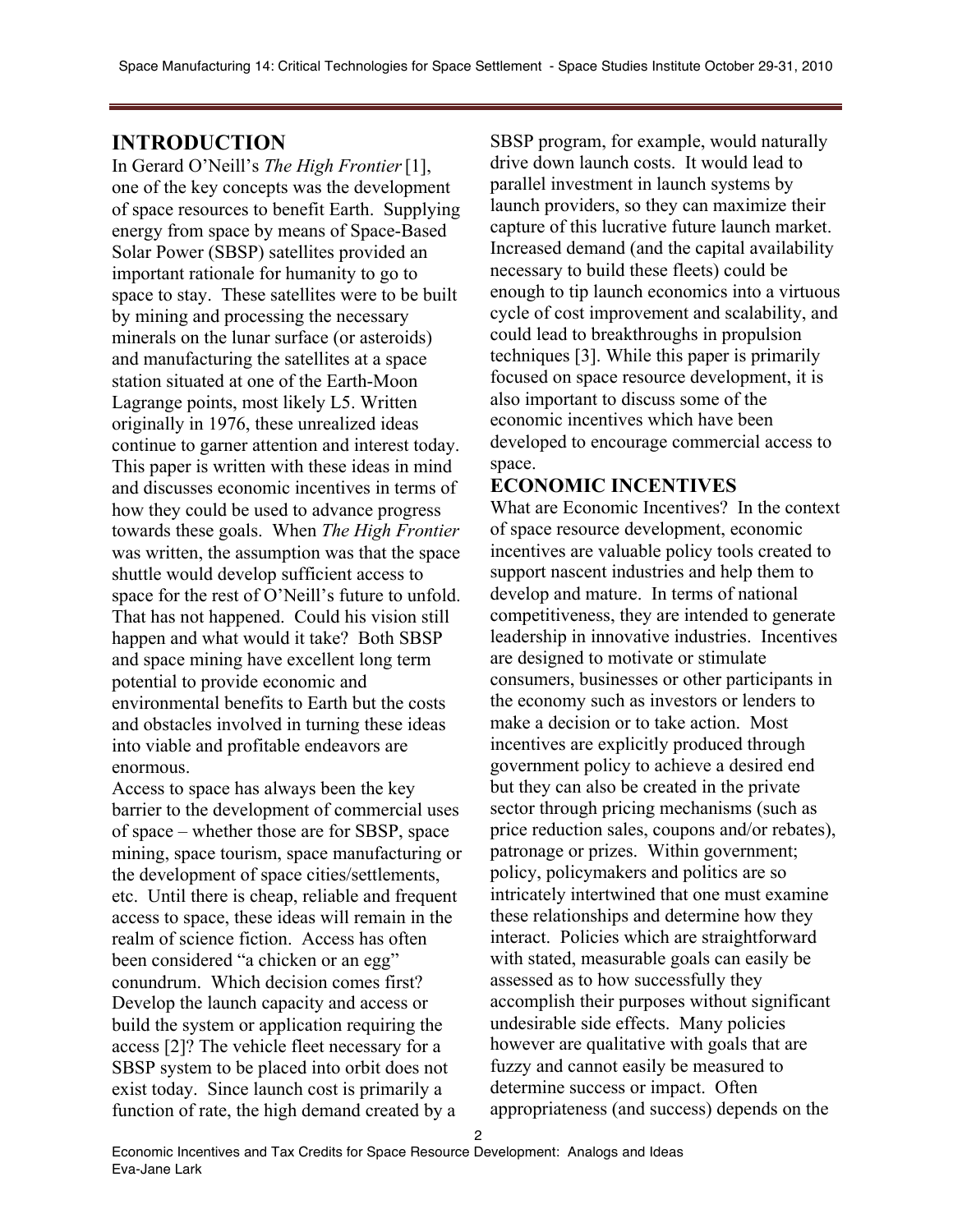political viewpoint of the policy maker. Political will can be fleeting and fickle, changing with the minds (and inhabitants) of Congress, Senates or Parliaments. Politicians tend to be short sighted, focused on their election cycle and thus can be incapable of making decisions on policies with long ranging implications. It can also be difficult to distinguish policy goals from political ones or to see the perhaps hidden, political agendas behind policies that may initially appear apolitical e.g. jobs in certain districts/ridings [4], etc.

Government incentives come in a variety of different forms including policy tools such as:

- **Grants**
- Subsidies [5]
- Low interest loans
- Loan guarantees
- Carbon credits/offsets
- Other incentives
- Tax holidays
- Reduced tax rates
- Investment Tax Credits
- Investment Grants
- Treasury Grants
- New Business Grants and Loans
- Production Tax Credits
- Performance-Based Tax Credits
- Transferrable tax credits
- Prizes
- Pre-Purchase Agreements
- Preferential procurement policies
- Depletion allowances vs Depreciation and applicable rates
- Tariffs, Duties and applicable rates
- Guaranteed annual revenues, etc
- Funding for selective infrastructure development
- Payroll rebates
- R&D Tax Credits.

SBSP in particular relates to multiple areas of government policy. When developed, it will

provide energy, employment, R&D opportunities and technological innovations. It also involves space and regulatory issues. Most advocates focus on space policy and try to encourage space-related incentives but their efforts might be better directed toward influencing energy policy.

### **ENERGY INCENTIVES**

There are numerous forms of government policy directed towards encouraging and incentivizing the development of clean, safe, renewable alternative energy forms but none specifically oriented at the development of SBSP. Advocates of SBSP need to work diligently to have energy produced in space and beamed to Earth be given at least the same benefits as other renewable sources. In February 2009, President Obama "extended the production tax credits (PTC) and investment tax credits (ITC), which have been critical to the growth of the renewable energy sector, and added a new incentive, Treasury grants taken in lieu of tax credits" [6] by signing The American Recovery and Reinvestment Act of 2009 (H.R. 1), into law. Designed to promote the growth of renewables despite the economic downturn, these include Production Tax Credits (PTC) of  $2.1\phi$  or  $1.0\phi$  per kWh depending on the source of generation. These credits are very important to the solar and wind power industries. A survey by Navigant Consulting suggests that over 100,000 jobs and \$19 billion of investment hinges on these credits [7]. The Investment Tax Credit of 30% of the cost of a solar energy system is especially attractive where uncertainty about the value of a PTC exists. The Treasury's "renewable energy cash grants" [8] would be in lieu of tax credits to new renewable energy power plant construction. As these facilities would not be taxable in early years, a cash grant would be far more valuable to them than a tax credit.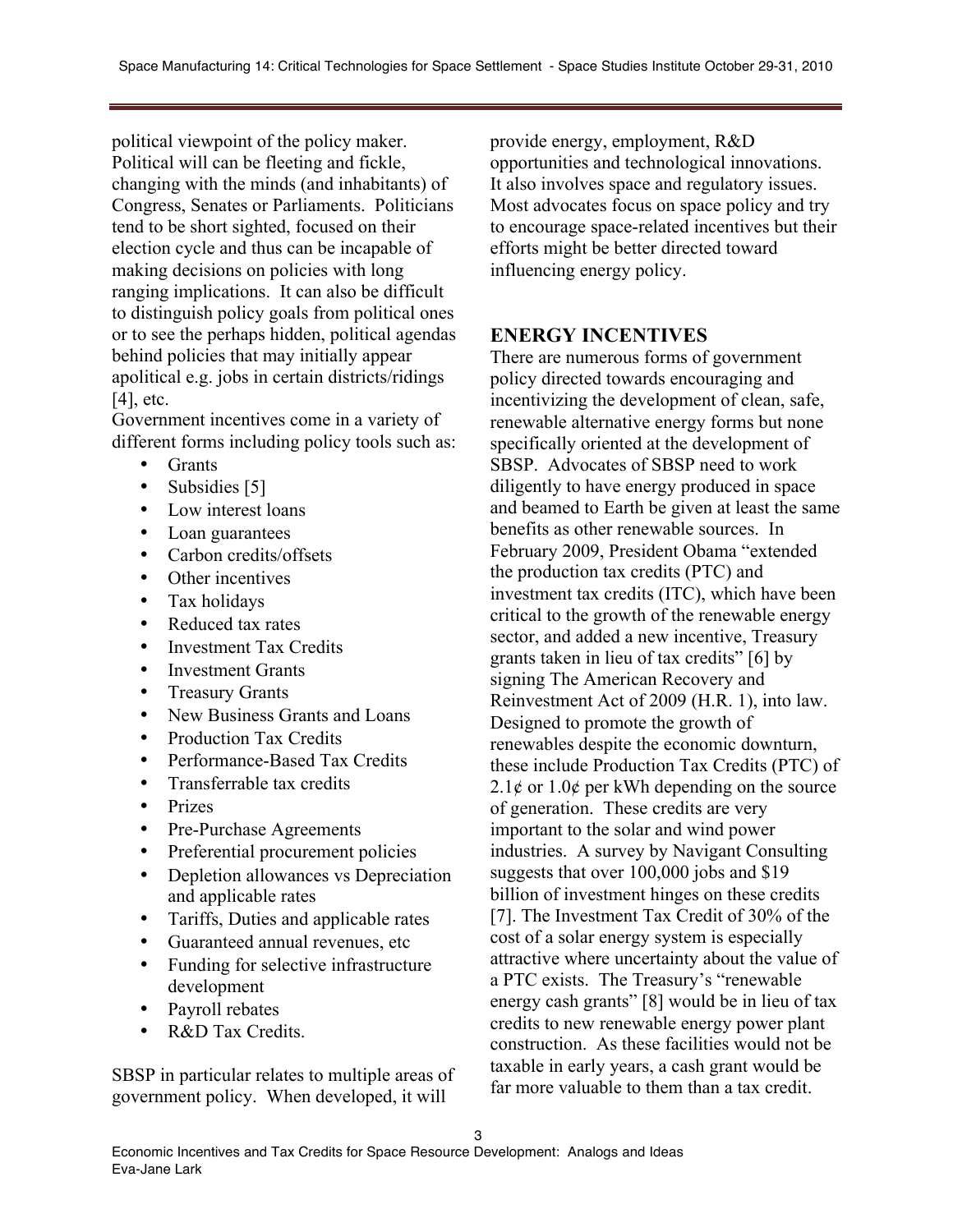Carbon credits or carbon offsets are another form of incentive that is available as a subsidy to qualified renewable energy producers that reduce greenhouse gas (GHG) emissions below a predetermined level [9]. Unlike straight subsidies, these credits can be traded like a financial instrument such as a stock or bond on an open market. SBSP producers will find it to their benefit to become "qualified" by the relevant criteria.

For biofuels, there are at least 25 different incentive programs offered by five U.S. federal government departments or agencies. [10] Whether these are effective in obtaining the most efficient and valuable results has been questioned [11] and some recommend that many of these be changed to performance-based biofuels tax credits. Standards, such as the Renewable Fuel Standards (RFS) [12] are another type of incentive that benefits the biofuels industry. While SBSP would not qualify for any of these as it would provide energy to the electricity grid rather than for transportation fuels, an awareness of what is available in similar industries is important. Standards for the use of renewables in power generation, called Renewable Portfolio Standards (RPS) [13] exist in over 24 states [14] and the District of Columbia, in many European countries, [15] China [16] and many other countries worldwide. These standards provide no direct incentives but ensure a viable market exists for renewable energy sources.

# **INCENTIVES IN THE SPACE INDUSTRY**

Economic incentives have not been used extensively in the space industry to date. For the most part this is because most space companies have operated primarily as government contractors rather than as true commercial enterprises. As government contractors they operate on a cost-plus basis. They take no real financial risks as all their expenses are covered by a space agency or

defense department. While this could be considered an economic incentive in itself, it is not a productive way to build an innovative and prospering industry.

There are many regional economic incentives aimed at luring businesses to relocate to a new jurisdiction. This is true for space companies, as well as the more traditional targets of automobile manufacturing plants, research (biotechnology, telecommunications, and technology) companies, call centers, and many others. At least 16 states have programs in place relating to the space industry [17]. These range from standard incentives to targeted incentives for the aerospace and suborbital industries.

Oklahoma is one state that has actively tried to lure suborbital Reusable Launch Vehicle (RLV) manufacturers to locate there. In 2004, Rocketplane Ltd. qualified for a set of incentives developed in the late 1990s when Oklahoma was trying to become the launch site for the proposed Lockheed Martin VentureStar vehicle (that never went into production) [18] These incentives provided a transferrable tax credit of 60% of up to \$10 million of investors' capital in the company. The transferability feature of Bill SB55 is very important as it allows these tax credits to be sold to others whose primary motivation may be tax savings as opposed to investment in the emerging suborbital industry. Virginia is another state with space-specific incentives. Their Zero-G, Zero Tax Act of 2008 provides for tax exemptions on income earned from the sale of training for spaceflight participants, launch services to them or from delivering payloads for NASA Commercial Orbital Transportation Services (COTS) resupply services contracts. The Virginia Commercial Space Flight Authority and the operations of the Mid Atlantic Regional Spaceport (MARS) and Wallops Island can also exempt equipment imported for the purposes of launch from import/export duties and launch consumables from sales tax. It has

4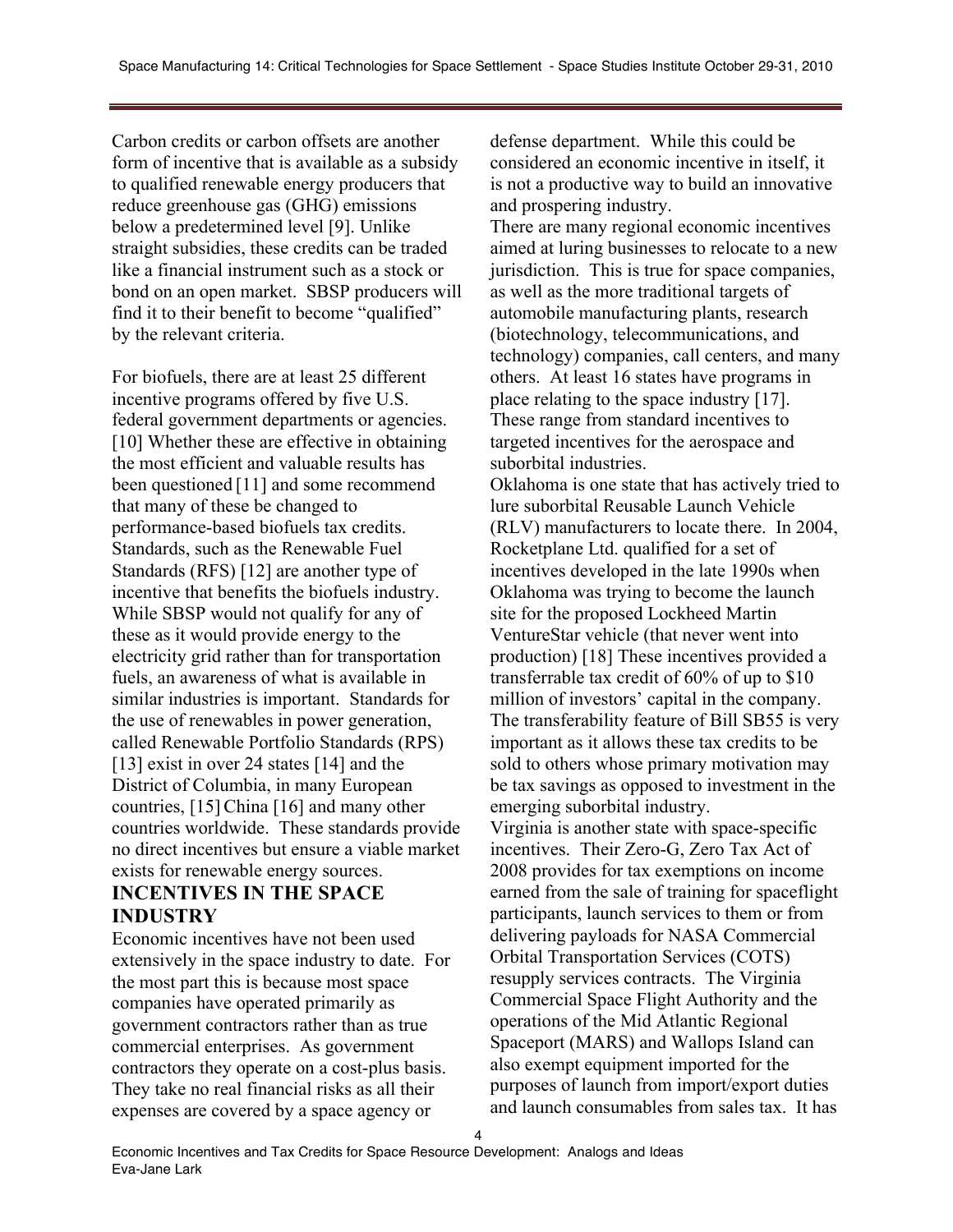the authority to issue bonds for infrastructure development and provides liability protection for space transportation companies and their contractors. These incentives led to Orbital Sciences Corporation's decision to launch its Taurus II vehicle (partially funded by NASA COTS) out of MARS.

NASA has become more focused on creating incentives through its Innovative Partnerships Program (IPP) office [19]. These include programs such as Small Business Innovation Research (SBIR)/Small Business Technology Transfer (STTR) [20], and Centennial Challenges. SBIRs and STTRs provide funding directly to small businesses to conduct research for NASA. The Centennial Challenges Program provides no direct funding but instead endows the winners (and in some cases runners-up) with a cash prize for successfully completing a challenge designed to produce innovative solutions to a particular problem. If no one is successful before the challenge's deadline, then no funds are expended.

These prizes were introduced after the highly successful privately funded \$10 million Ansari X Prize for the "first private team to build and launch a spacecraft capable of carrying three people to 100 kilometers above the earth's surface, twice within two weeks" [21]. Since then, the X Prize Foundation [22] has continued to offer an ongoing series of prize competitions including the \$30 million Google Lunar X Prize. NASA has offered their own prizes and there have been a number of combined public/private competitions such as the Northrop Grumman Lunar Lander Challenge.

COTS, administered by NASA's Commercial Crew and Cargo Program Office (C3PO), is "investing financial and technical resources to stimulate efforts within the private sector to develop and demonstrate safe, reliable, and cost-effective space transportation capabilities" [23]. NASA is providing,

through partnership agreements with U.S. industry, \$500 million for commercial cargo demonstrations and \$50 million toward commercial crew initiatives. The two current industry partners, Orbital Sciences Corporation (Orbital) [24] and Space Exploration Technologies Corp. (SpaceX) [25] must also raise substantial private investment before receiving milestone payments as they accomplish the concrete objectives set forth by NASA. This program recognizes that creating a successful industry requires multiple suppliers and competition to eventually achieve price reduction and innovation. The economic incentives provided by COTS appear to be leading to the successful creation of a small commercial orbital spaceflight industry. New tax incentives have recently been proposed by U.S. Senator Bill Nelson (D. Fla) [26] to provide tax breaks to investors and companies working to provide commercial spacecraft to transport astronauts to orbit [27]. Entitled "The Commercial Space Jobs and Investment Act", this is currently at the proposal stage and focuses primarily on creating five regional business enterprise zones, as described in the Presidential Task Force on Space Industry Workforce and Economic Development, [28] to offset the job losses from the closure of the space shuttle program

## **INCENTIVES IN THE MINING INDUSTRY**

One of the most pertinent analogies for space resource development may lie within the Canadian resource exploration sector. Mining, whether terrestrial, lunar, or on an asteroid or other planetary body is a very high-risk proposition. Prospectors may start with the best geological inferences and still end up with nothing. Like space development and transportation, it is a very capitalintensive industry, in both the exploration and the development stages. It is crucial to ensure that title is secured for exploration and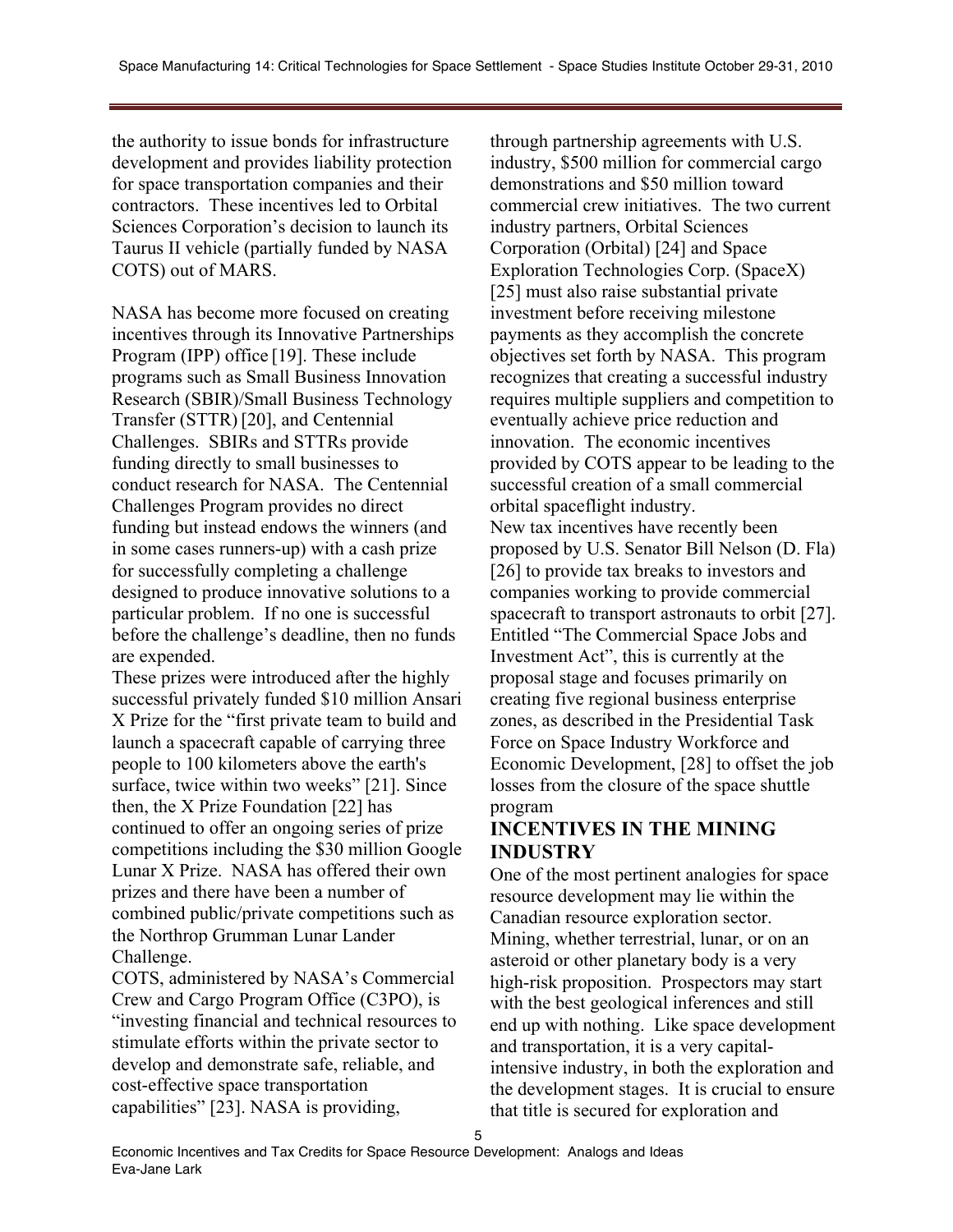extraction to the property being explored before beginning. (In Canada, these "claims" are filed with the territorial governments. It is not always necessary to own the land itself as long as you have secured the mineral rights.) The higher the price of a commodity, be it a mineral or oil or gas, the more exploration that begins to occur and the more development projects that become feasible. It will take VERY high prices for space resource development to become viable for Earth use but given resource scarcity and concern over the environmental impact of many types of mining on Earth, that possibility exists. For resource utilization in space, the economics will differ. Resource extraction prices that are lower than launch costs could create a new and separate market as suggested in *The High Frontier*.

In Canada, federal and provincial tax incentives are often available to encourage mineral and oil/gas exploration. There are major benefits to society for these activities, particularly to the infrastructure development of rural and remote communities and employment opportunities for their residents. Mining has been responsible for the founding and continued existence of many Northern communities. It could easily form the basis for communities on other worlds as well. To encourage investment in exploration and mining in Canada, the federal and some provincial and territorial governments offer tax incentives. In October 2000, the federal government introduced a 15% non-refundable tax credit known as the Investment Tax Credit for Exploration (ITCE). This is in addition to the existing 100% deduction of eligible exploration expenditures (CEE). These "super" flow-through shares, as investors know them, have been used successfully in the past to help finance discoveries. Between October 2000 and December 31, 2003, over \$750 million in flow-through financing was raised for exploration in Canada. Approximately \$1.7 billion [29] was raised in

2006. The program has stalled and been reinstated several times and is currently set to expire in 2011 though pressure continues to be exerted to make these credits permanent. This financial incentive encourages exploration within the country, with the intention of replenishing mineral reserves that have been depleted by mining.

These tax credits are especially valuable to small exploration companies without current earnings who would otherwise have substantial challenges raising capital. Without earnings to offset the tax credits, those credits would be worthless to them but by issuing "flow-through" shares to investors they can raise capital and their investors can then use the tax deduction against their own personal income. Because the investment is 115% deductible against other income, it attracts many investors and perhaps encourages them to take risks they might otherwise not consider [30].

## **PROPERTY RIGHTS and REGULATORY ISSUES**

While private property rights and a capitalist approach may not be technically considered an economic incentive, they are crucial to attracting investors in any endeavor. Ownership leads to better care, attention and development than renting or communal property. "No one ever returned a rental car waxed." Owners invest in what they own both to maintain and make improvements. Land grants and property rights spurred the settlement and growth of the United States and Canada. Patent rights are a crucial element in the development of most technologies. Without these rights and protections, most inventors would not have spent the time, energy and perseverance needed for many of the noted breakthroughs throughout the years. Space resource development needs that perseverance, innovation and strong commitment of time and energy for progress to be realized.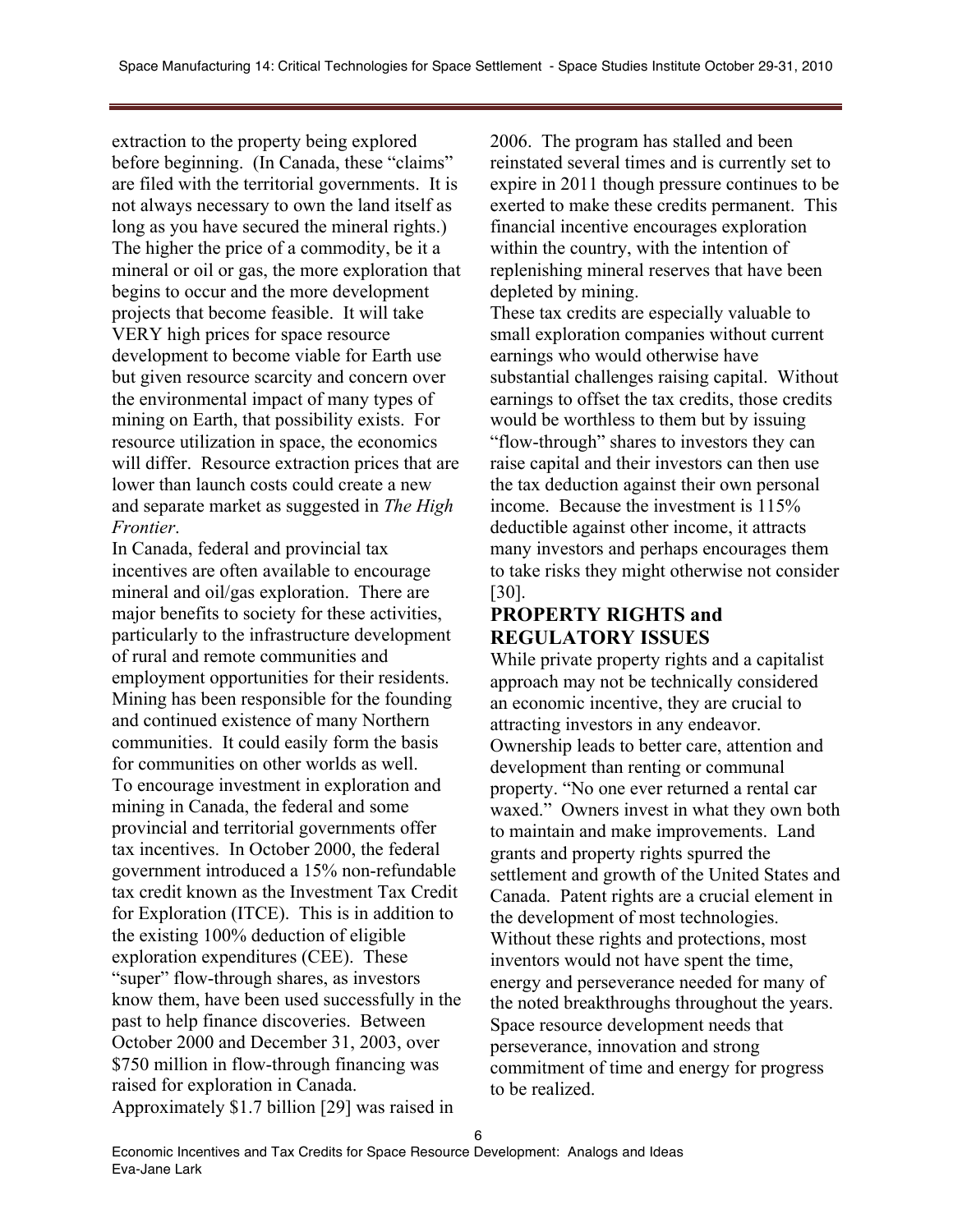Hernando de Soto, author of *The Mystery of Capital: Why Capitalism Triumphs in the West but Fails Everywhere Else* [31] and President of the Institute of Liberty and Democracy in Peru (regarded by *The Economist* as the second most important think-tank in the world), discusses the impact and importance of formal property systems – including property rights, records and titles with legal rules governing the process. The effects of a formal property system allow for an asset to become its economic concept or value and to be used for its productive potential ie to be borrowed against, used as collateral etc.

Property rights as they relate to space often appear confusing. The Outer Space Treaty [32] talks on one hand of the "common" heritage of mankind" and "for the benefit of all peoples" while affirming that "nongovernmental entities, including private individuals, companies, and organizations, have the right to conduct activities in space in accordance with international space law, and subject to the authorization and continuing supervision of the appropriate State Party". The term "common heritage" remains undefined and "for the benefits of all peoples" suggests a communist rather than capitalist economic model leading to the apparent contradictions. This lack of clarity makes it very confusing to potential investors. Providing economic certainty in the form of clearly defined and assured property rights would be an incentive to those entrepreneurs and investors.

Almost all activities, especially commerce, are subject to regulations of one kind or another. It is important for regulators to act in as least restrictive a manner possible while ensuring safety is maintained. For commercial space transportation, the FAA's Office of Commercial Space Transportation (AST) has in their mission statement "encourage, facilitate and promote" while ensuring "protection of the public, property, and the

national security and foreign policy interests of the United States during commercial launch or reentry activities". An open and enabling approach to regulation like this acts if not as an incentive at least not as a disincentive to commercial activity.

Another type of regulation essential to space resource development, particularly SBSP, is allocation of transmission frequencies and orbital slots. These come under the International Telecommunications Union's (ITU) jurisdiction. Availability of both is crucial to SBSP development and success. Again an enabling and non-bureaucratic approach is needed.

# **CONCLUSIONS**

The creation of a vibrant emerging growth industry often suffers and languishes for lack of needed economic incentives. The nascent commercial space sector is no exception and commercial space resource development lags even farther behind. Ideally an incentive is there to develop an industry until it can survive and thrive on its own. While the entrepreneurial space industry is not yet at that point, there is some progress. Programs like COTS which have been introduced in the past five years are providing some incentives for the development of commercial launch capability, though COTS remains narrowly focused on only two companies. Increased numbers and types of incentives are highly desirable.

Investors expect the early stage companies they invest in to be aware of and apply for all relevant incentives and to encourage (in what small amount of time the entrepreneurs might have available for lobbying) the creation of more. Initial high capital requirements are the major challenge in this industry and anything that will help make raising that capital easier (or providing it) is the type of incentive that would be most valuable for space resource development.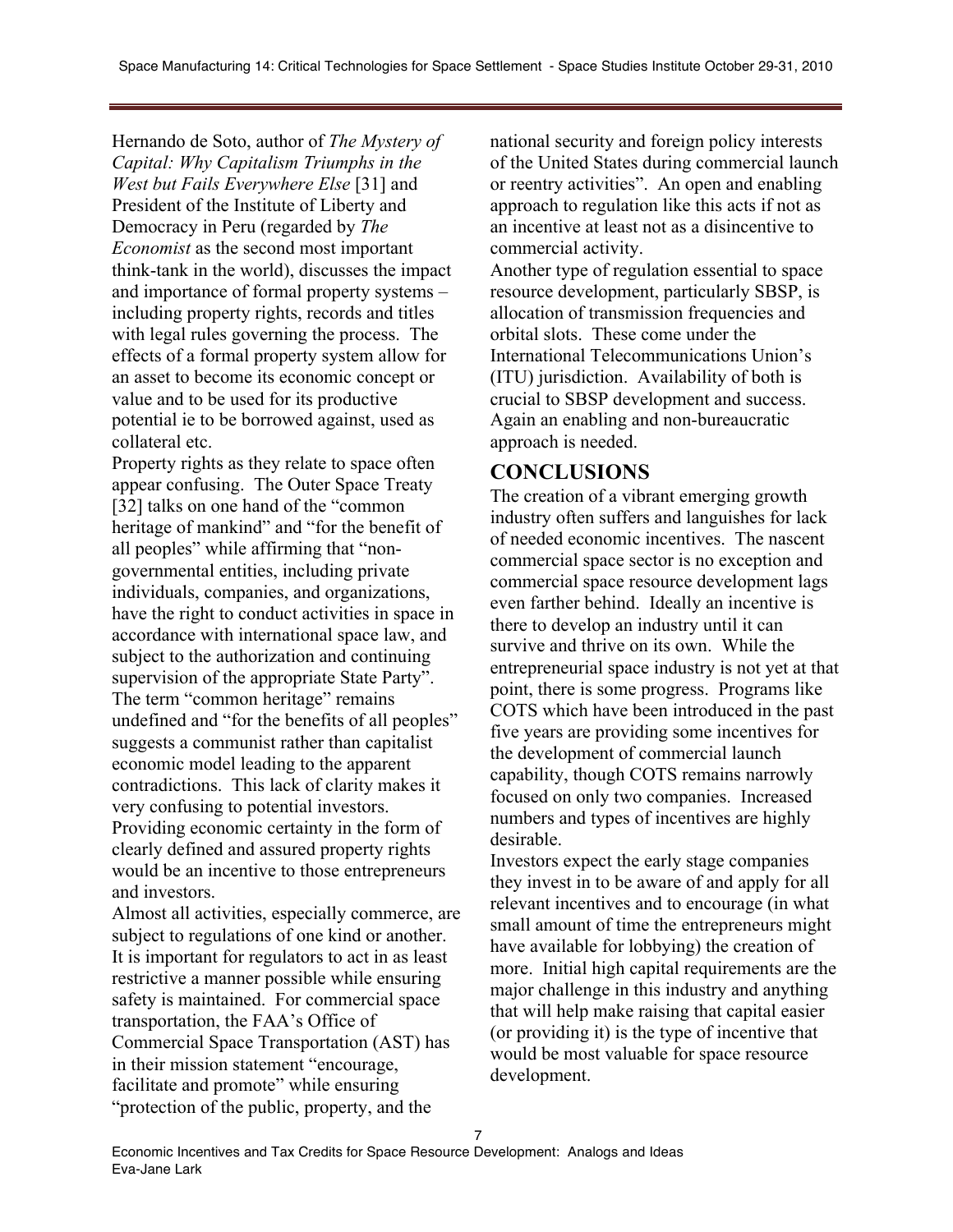The most attractive types of incentives are often tax credits, like the CEE and ITCE that can flow through directly to the investor offsetting his or her personal income tax payable while creating direct investment capital for the company. Also attractive are grants, loan guarantees and pre-purchase agreements that can be used as collateral for bank loans. Of less importance to many of these emerging companies are incentives to reduce taxes payable as most do not yet have revenues in excess of their expenses. Once cheap reliable and frequent access to space is established and no longer the major stumbling block, economic incentives could give space resource development the boost it needs to become viable.

### **PRINCIPAL AUTHOR'S BIO**

Eva-Jane Lark is a Vice-President and Investment Advisor with BMO Nesbitt Burns, one of Canada's largest full-service investment firms. For over 20 years, she has provided expert advice on a wide variety of investment and wealth management issues. In 2003, she revived her childhood passion for seeing humanity live and thrive beyond Earth. Researching the state of the space industry, she began to consider how to contribute to such a future by taking a more active role. She has presented papers at space conferences, starting with the Investment Financing of Exploration. In that effort, she took a probing look at how historical journeys of exploration had been funded, discovering a number of parallels facing the space exploration community today. She has been invited as a speaker, panelist and judge (Heinlein Business Plan Competition) to discuss topics including: financing for new space companies and markets; business accelerators; business case issues facing Space-Based Solar Power as a future energy source; and for her insights as a keen observer of the emerging new space industries. She was among the contributors to the National Security Space Office's (NSSO) Space-Based Solar Power Architecture Study

in 2007, with her work featured as the study's central business case analysis. She has been both a guest and a guest host on The Space Show and is the creator, author and host of "EVA Interviews: The Business of the new Space Age™". Eva-Jane Lark is a Fellow of the Canadian Securities Institute and holds an Honours Bachelors Degree in Commerce. She is a member of the Management Advisory Board for the Center for Space Power at Texas A&M University (now called SERC - Space Engineering Research Center) and SPACE Canada.

#### **ACKNOWLEDGEMENTS DISCLAIMER THIRD PARTY RESEARCH DISCLOSURE**

This third party publication is not prepared or approved by BMO Nesbitt Burns Inc. and BMO Nesbitt Burns Ltee/Ltd. ("BMO Nesbitt Burns") and therefore may not meet Canadian research disclosure requirements applicable to BMO Nesbitt Burns. The opinions, estimates and projections contained in the publication are those of the author as of the date indicated and are subject to change without notice. BMO Nesbitt Burns makes no representation or warranty, express or implied, in respect thereof, takes no responsibility for any errors or omissions which may be contained therein and accepts no liability whatsoever for any loss arising from any use of or reliance on the report or its contents. The provision of this publication is not to be construed as an offer to sell or a solicitation for or an offer to buy any securities. BMO Nesbitt Burns or its affiliates may buy from or sell to customers the securities of issuers mentioned in this publication on a principal basis. BMO Nesbitt Burns, its affiliates and/or their respective officers, directors or employees may from time to time acquire, hold or sell securities of issuers mentioned in the publication, related securities, or options, futures or other derivative instruments based thereon. BMO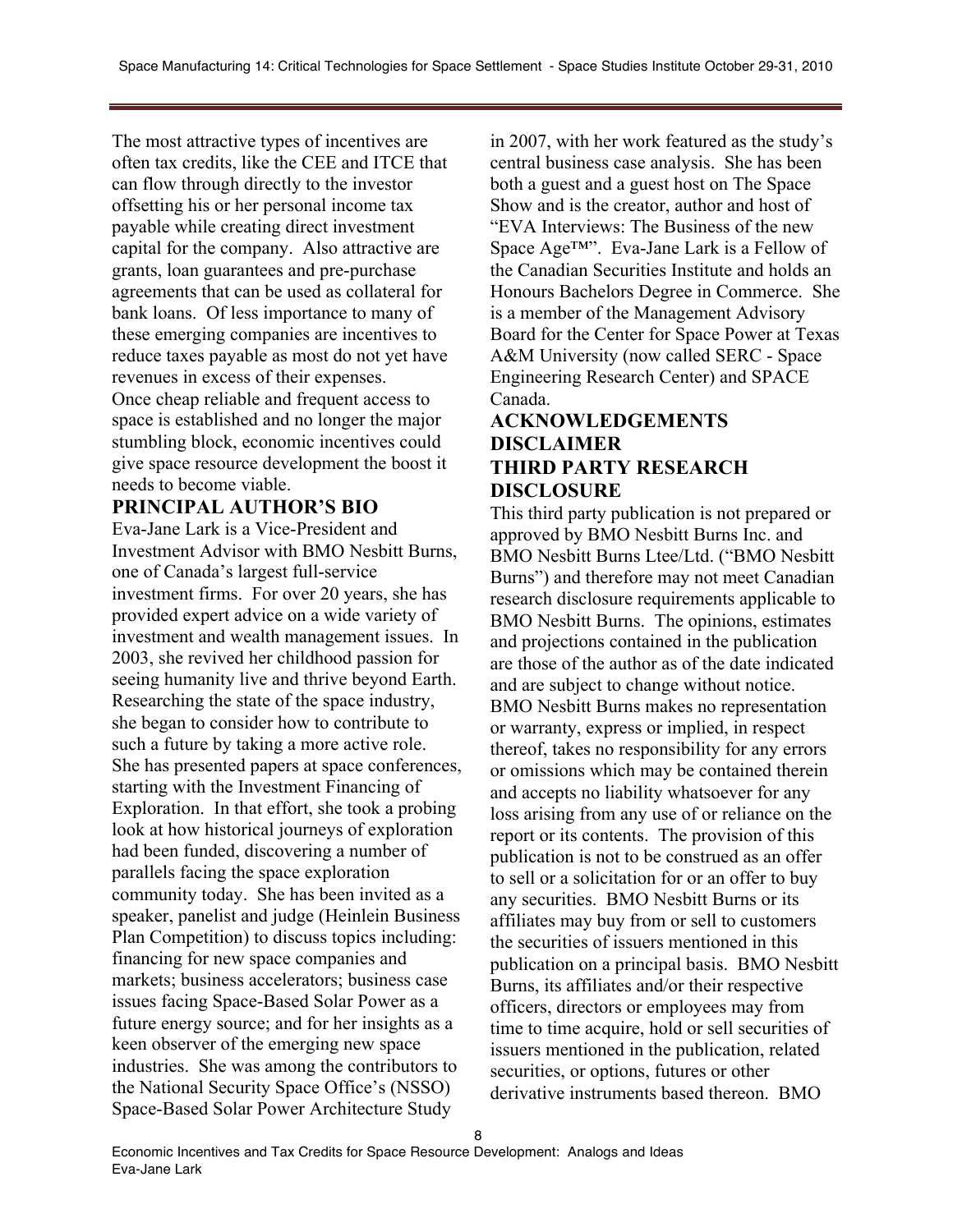Nesbitt Burns may act as financial advisor and/or underwriter for certain of the issuers mentioned therein and may receive remuneration for same. BMO Nesbitt Burns is a wholly owned subsidiary of BMO Nesbitt Burns Corporation Limited, which is an indirect wholly-owned subsidiary of Bank of Montreal. Bank of Montreal or its affiliates may have lending arrangements with, or provide other remunerated services to, the issuers mentioned herein. The reader should assume that BMO Nesbitt Burns or its affiliates may have a conflict of interest and should not rely solely on this publication in evaluating whether or not to buy or sell securities of issuers discussed herein.

## **REFERENCES**

- 1. O'Neill, Gerard K. *The High Frontier: Human Colonies in Space 3rd Edition* Apogee Books Burlington ON 2000.
- 2. The author of this paper is also author of "*Policy And Financial Considerations And Prospects For Space Solar Power*" prepared for the SPACE Canada and International Academy of Astronautics (IAA) "International Symposium on Solar Energy from Space" and modified and updated for the International Space Development Conference in May 2010 in Chicago IL. Some of the discussion on SBSP, policy and financial considerations initially appeared in this paper. It can be found at http://evainterviews.files.wordpress.com/ 2009/05/isdc-2010-paper-policy-andfinancial-considerations-and-prospectsfor-space-solar-power.pdf.
- 3. *Space-Based Solar Power as an Opportunity for Strategic Security: Phase 0 Architecture Feasibility Study*  http://www.acq.osd.mil/nsso/solar/SBSP InterimAssesment0.1.pdf for which this

author was a contributor and primary author of Appendix  $C$  – The Business Case Analysis.

- 4. A "riding" is a Canadian electoral district.
- 5. Energy Information Administration *Federal Financial Interventions and Subsidies in Energy Markets 2007*  http://www.eia.doe.gov/oiaf/servicerpt/s ubsidy2/pdf/chap5.pdf. Accessed December 12, 2010.
- 6. *Production Tax Credit for Renewable Energy,* Union of Concerned Scientists http://www.ucsusa.org/clean\_energy/sol utions/big\_picture\_solutions/productiontax-credit-for.html. Accessed October 27, 2010.
- 7. Press Release *Renewable Energy Tax Package Will Save Consumers Money, Boost Economy, Create Jobs, Says Business-Consumer Coalition* (March 4, 2008) Accessed October 27, 2010. http://www.ucsusa.org/clean\_energy/sol utions/renewable\_energy\_solutions/ener gy-tax-incentives.html.
- 8. *Renewable Energy Cash Grants*  Navigant Consulting (2009) http://www.navigantconsulting.com/dow nloads/RE\_CashGrant\_EG.pdf Accessed October 27, 2010.
- 9. Wellington, Fred *Renewables and Carbon Markets,* Public Utilities Fortnightly (May 2009) http://www.navigantconsulting.com/dow nloads/ReneablesAndCarbonMarketsPU FMay09.pdf. p18 Accessed October 27, 2010.
- 10. Martin, Jeremy *The Billion Gallon Challenge: Getting Biofuels Back on*

9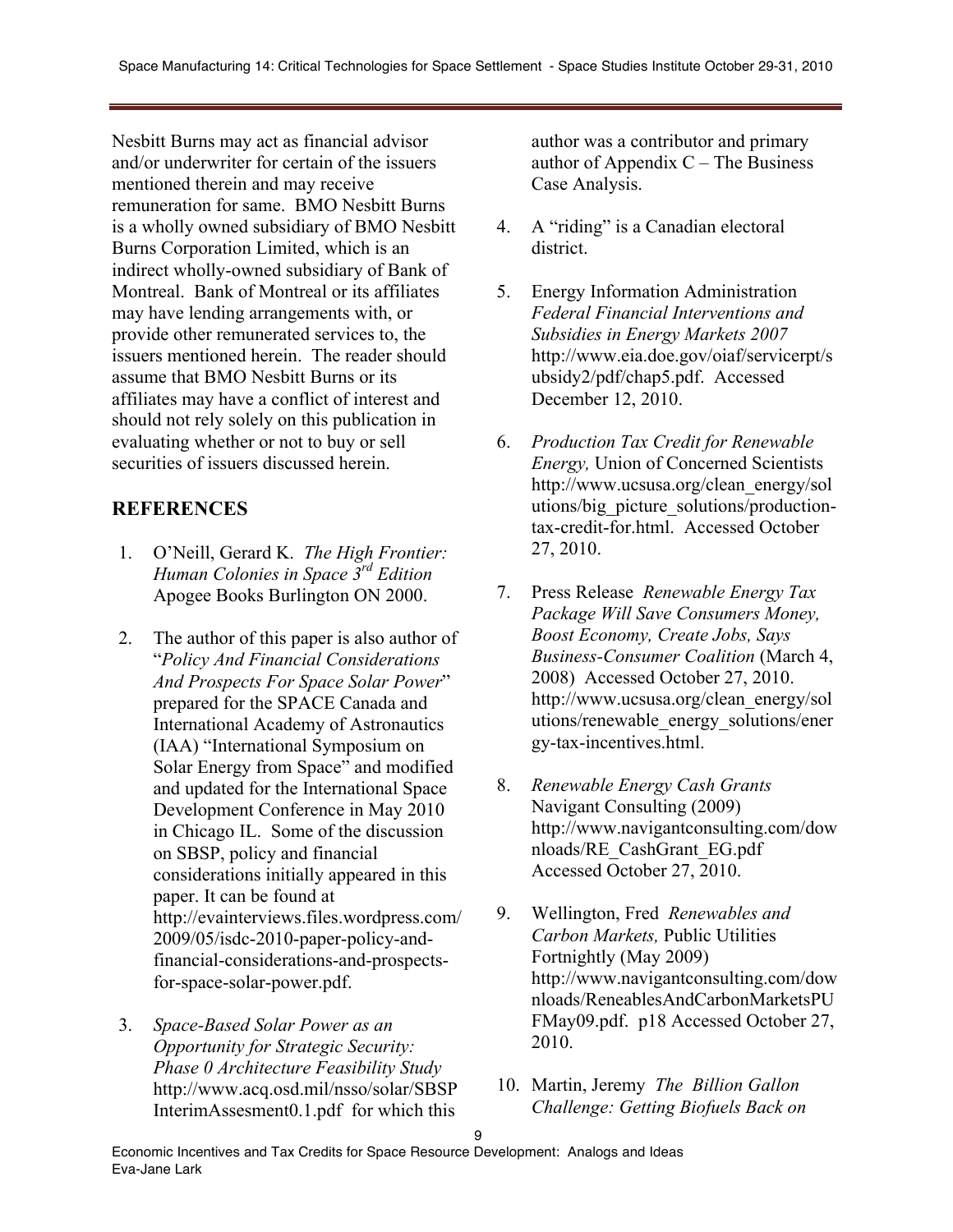*Track* Union of Concerned Scientists (June 2010) http://www.ucsusa.org/clean\_energy/sol utions/big\_picture\_solutions/productiontax-credit-for.html Accessed October 27, 2010.

- 11. Press Release *AG Secretary only Half Righ*t Union of Concerned Scientists (October21, 2010) http://www.ucsusa.org/news/press\_relea se/ag-secretary-only-half-right-0464.html. Accessed October 27, 2010.
- 12. *Renewable Fuel Standards* US EPA, Fuels and Fuel Additives http://www.epa.gov/otaq/fuels/renewabl efuels/index.htm. Accessed October 27, 2010.
- 13. Pew Center on Global Climate Change *Renewable and Alternative Energy Standards* http://www.pewclimate.org/what\_s\_bein g\_done/in\_the\_states/rps.cfm, Updated October 27, 2010 and accessed December 12, 2010.
- 14. U.S. Department of Energy: Energy Efficiency and Renewable Energy – EERE State Activities and Partnerships *States with Renewable Portfolio Standards* http://apps1.eere.energy.gov/states/maps/ renewable\_portfolio\_states.cfm Accessed December 12, 2010.
- 15. EurActiv *EU Renewable Energy Policy*  http:/www.euractiv.com/en/energy/eurenewable-energy-policy-linksdossier-188269 Updated November 9, 2010 and accessed December 12, 2010.
- 16. International Energy Agency *Renewables in Global Energy Supply An IEA Factsheet* January 2007

http://www.iea.org/papers/2006/renewab le factsheet.pdf Accessed December 12, 2010.

- 17. FAA Office of Commercial Space Transportation Report *State Support for Commercial Space Activities* http://www.faa.gov/about/office\_org/hea dquarters\_offices/ast/media/State%20Su pport%20for%20Commercial%20Space %20Activities.pdf
- 18. Foust, Jeff *Oklahoma is OK for Suborbital* The Space Review article 177 dated July5, 2004 http://www.thespacereview.com/article/1 77/1 Accessed October 16, 2010
- 19. NASA IPP Office Home page *About Us*  http://www.nasa.gov/offices/ipp/about\_u s/index.html
- 20. SBIR/STTR Home page http://sbir.gsfc.nasa.gov/SBIR/SBIR.htm l
- 21. Ansari X Prize Home page http://space.xprize.org/ansari-x-prize
- 22. X Prize Foundation Home page http://www.xprize.org/
- 23. NASA Commercial Crew and Cargo Program Office Home page http://www.nasa.gov/offices/c3po/home/
- 24. Press Release *NASA Selects Orbital To Demonstrate New Commercial Cargo Delivery System For The International Space Station* http://www.orbital.com/NewsInfo/releas e.asp?prid=644 Dated February 19, 2008 and accessed December 10, 2010
- 25. Press Release *SpaceX Wins NASA COTS Contract to Demonstrate Cargo*